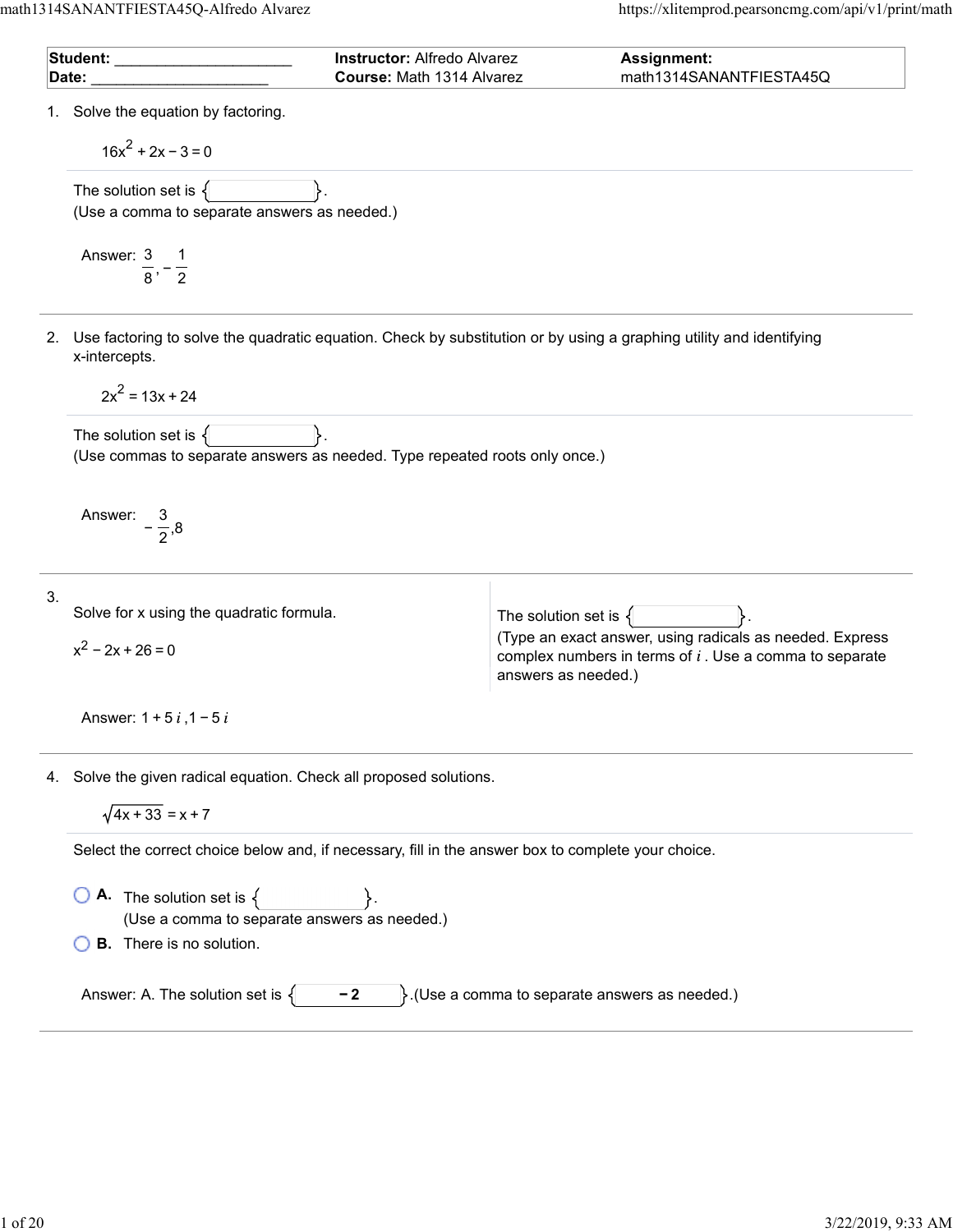- 5. Use the graph to determine
	- **(a)** open intervals on which the function is increasing, if any.
	- **(b)** open intervals on which the function is decreasing, if any.
	- **(c)** open intervals on which the function is constant, if any.



**(a)** Select the correct choice below and, if necessary, fill in the answer box to complete your choice.

- **A.** The function is increasing on the interval(s) . (Type your answer in interval notation. Use a comma to separate answers as needed.)
- **B.** The function is never increasing.
- **(b)** Select the correct choice below and, if necessary, fill in the answer box to complete your choice.
- **A.** The function is decreasing on the interval(s) . (Type your answer in interval notation. Use a comma to separate answers as needed.)
- **B.** The function is never decreasing.
- **(c)** Select the correct choice below and, if necessary, fill in the answer box to complete your choice.
- **A**. The function is constant on the interval(s) **A**. (Type your answer in interval notation. Use a comma to separate answers as needed.)
- **B.** The function is never constant.

Answers A. The function is increasing on the interval(s)  $|(-\infty, -4), (-3, -2)|$ (Type your answer in interval notation. Use a comma to separate answers as needed.) A. The function is decreasing on the interval(s)  $|(-4, -3), (-2, \infty)|$ . (Type your answer in interval notation. Use a comma to separate answers as needed.) B. The function is never constant.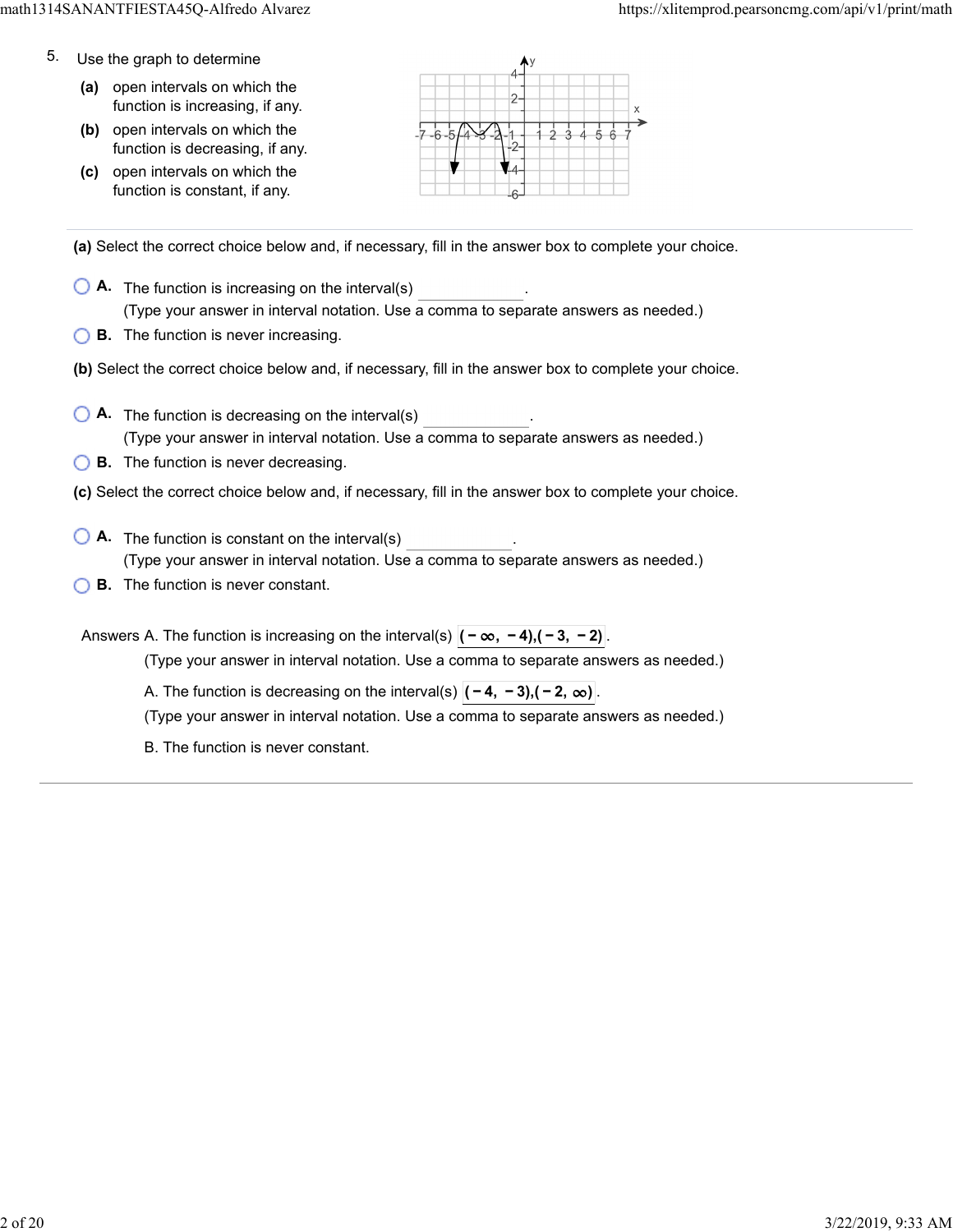| 6. | The graph and equation of the function f are given.<br>a. Use the graph to find any values at which f has a relative<br>maximum, and use the equation to calculate the relative<br>maximum for each value.<br><b>b.</b> Use the graph to find any values at which f has a relative<br>minimum, and use the equation to calculate the relative<br>minimum for each value. | $f(x) = 2x^3 - 6x^2 - 18x + 8$<br>$[-5,5,1]$ by $[-60,60,10]$                                     |  |  |  |
|----|--------------------------------------------------------------------------------------------------------------------------------------------------------------------------------------------------------------------------------------------------------------------------------------------------------------------------------------------------------------------------|---------------------------------------------------------------------------------------------------|--|--|--|
|    | a. Select the correct choice below and, if necessary, fill in the answer boxes to complete your choice.                                                                                                                                                                                                                                                                  |                                                                                                   |  |  |  |
|    | A. The function f has (a) relative maxima(maximum) at<br>maxima(maximum) are(is)<br>(Use a comma to separate answers as needed.)                                                                                                                                                                                                                                         | and the relative                                                                                  |  |  |  |
|    | <b>B.</b> The function f has no relative maxima.                                                                                                                                                                                                                                                                                                                         |                                                                                                   |  |  |  |
|    |                                                                                                                                                                                                                                                                                                                                                                          |                                                                                                   |  |  |  |
|    | b. Select the correct choice below and, if necessary, fill in the answer boxes to complete your choice.                                                                                                                                                                                                                                                                  |                                                                                                   |  |  |  |
|    | A. The function f has (a) relative minima(minimum) at<br>minima(minimum) are(is)                                                                                                                                                                                                                                                                                         | and the relative                                                                                  |  |  |  |
|    | (Use a comma to separate answers as needed.)                                                                                                                                                                                                                                                                                                                             |                                                                                                   |  |  |  |
|    | <b>B.</b> The function f has no relative minima.                                                                                                                                                                                                                                                                                                                         |                                                                                                   |  |  |  |
|    | Answers A.<br>The function f has (a) relative maxima(maximum) at $ $<br>18<br>(Use a comma to separate answers as needed.)<br>А.<br>The function f has (a) relative minima(minimum) at<br>$-46$<br>(Use a comma to separate answers as needed.)                                                                                                                          | $-1$<br>and the relative maxima(maximum) are(is)<br>3<br>and the relative minima(minimum) are(is) |  |  |  |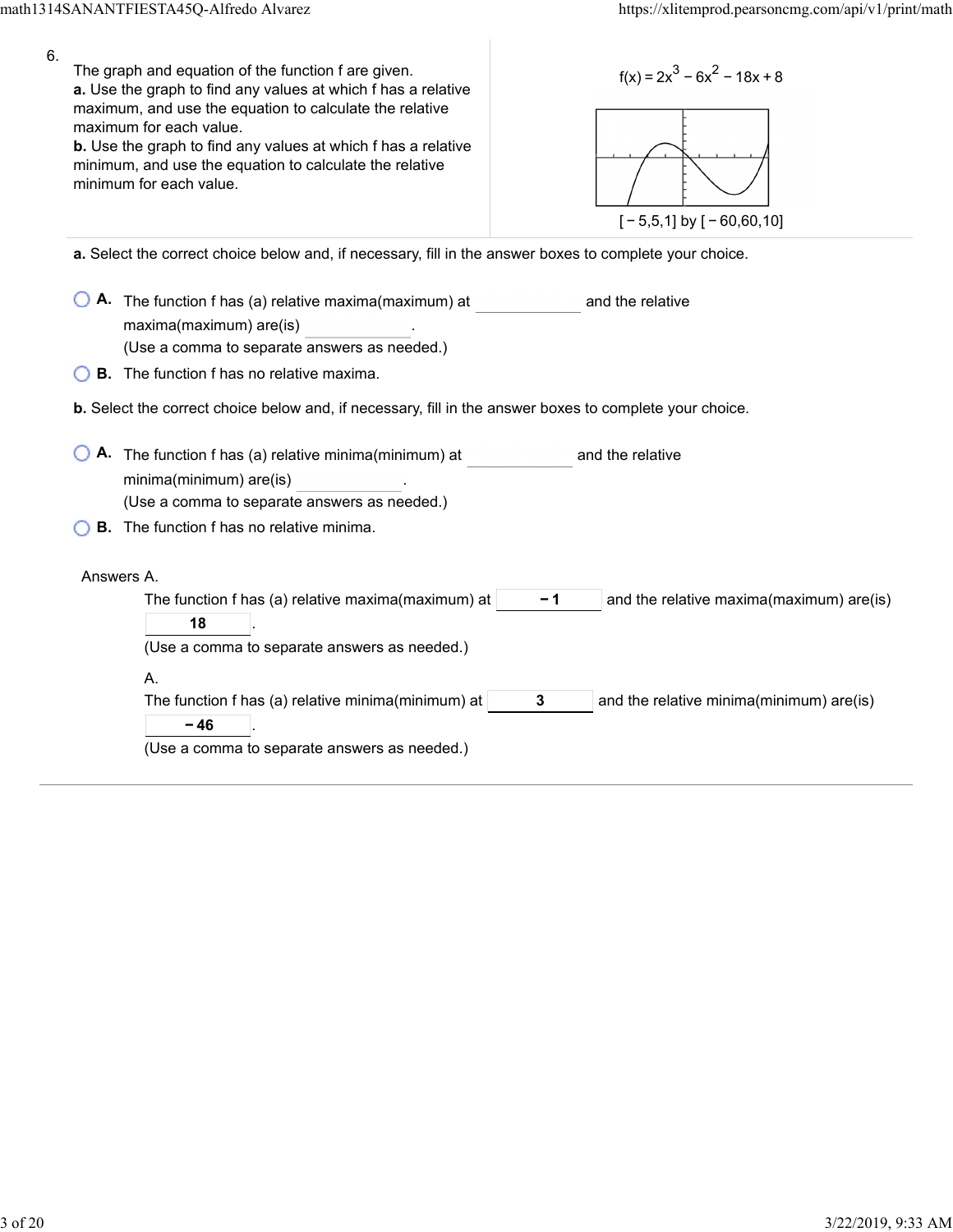7. The domain of the piecewise function is  $(-\infty, \infty)$ . **a.** Graph the function. **b.** Use your graph to determine the function's range.  $f(x) =$ x + 3 if x < − 4 x − 3 if x ≥ − 4



$$
f(x) = x2 - 9x + 8
$$
  

$$
\frac{f(x+h) - f(x)}{h} =
$$
 (Simplify your answer.)

Answer: 2x + h − 9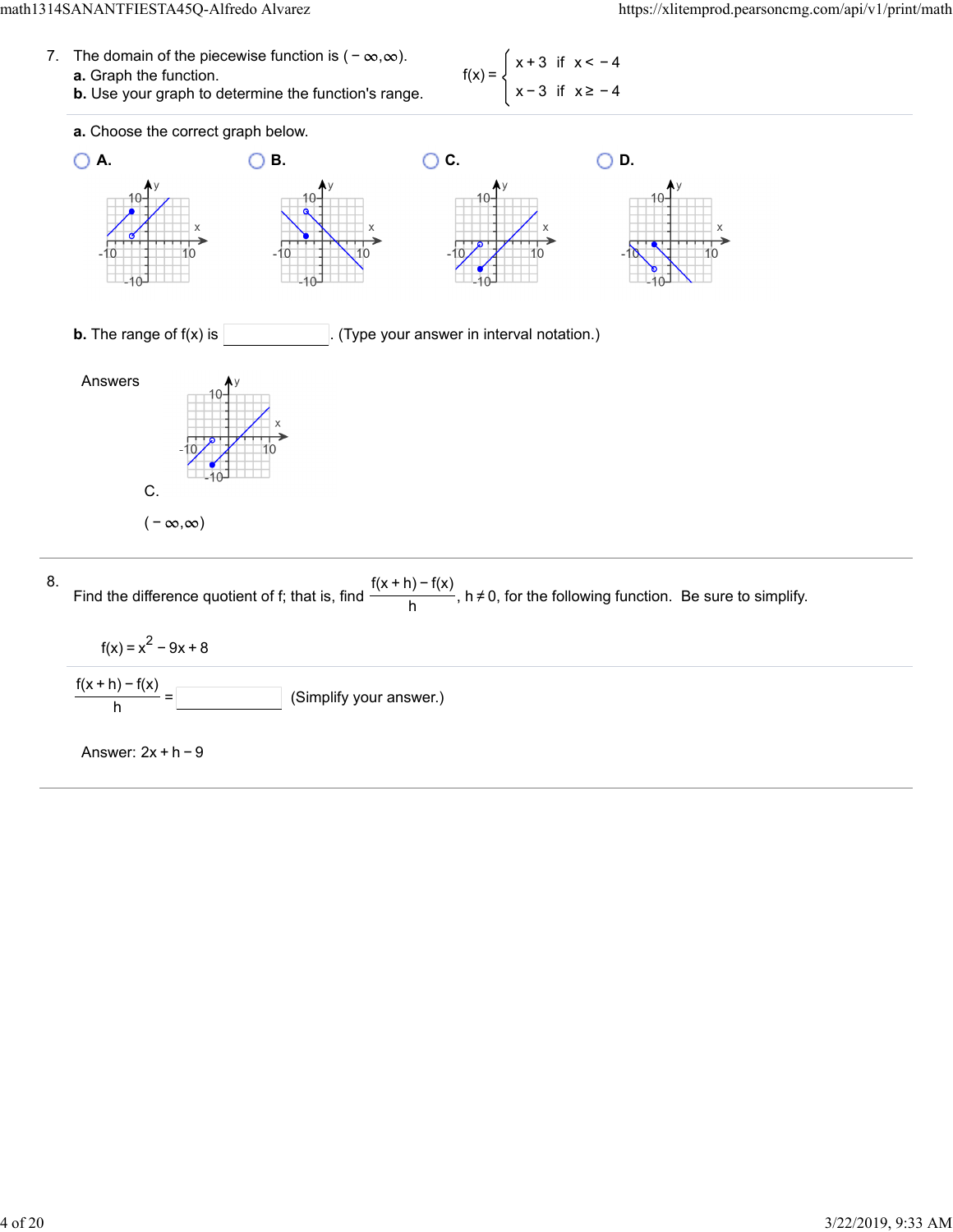Use the graph of  $y = f(x)$  to graph the function  $g(x) = f(x + 4) - 4.$ 



Choose the correct graph of g below.





10. Find the domain of the function.

$$
f(x) = \sqrt{14-2x}
$$

What is the domain of f?

(Type your answer in interval notation.)

Answer:  $(-\infty,7]$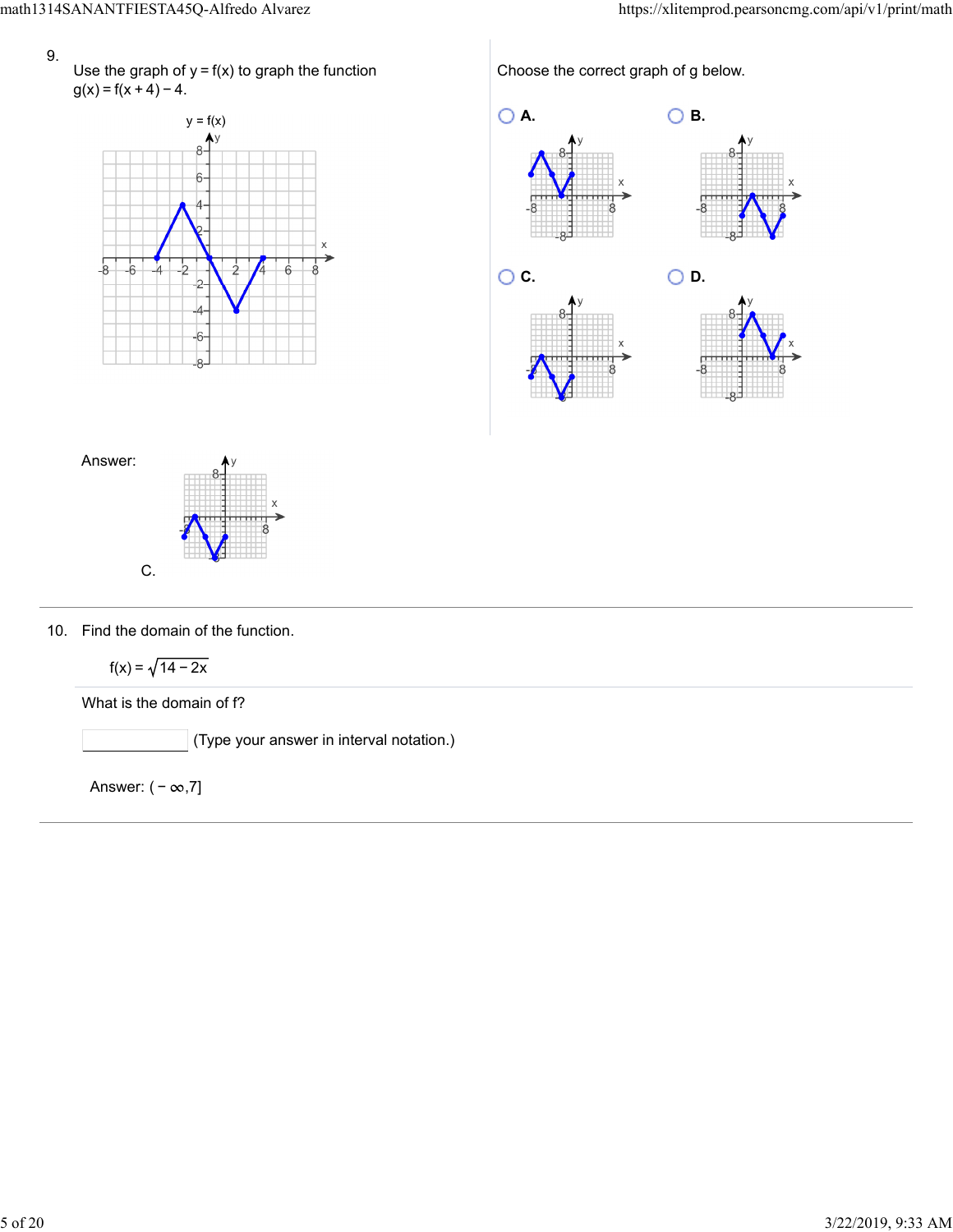11. First find 
$$
f + g
$$
,  $f - g$ ,  $fg$  and  $\frac{f}{g}$ . Then determine the domain for each function.

$$
f(x) = 4x^2 + 15x + 14, g(x) = x + 2
$$

 $(f+g)(x) =$  (Simplify your answer.)

What is the domain of  $f+g$ ?

- $\bigcirc$   $(-\infty, -1) \cup (-1, \infty)$
- $\bigcirc$  ( − ∞,∞)
- $\bigcirc$  (-1, $\infty$ )
- $\bigcirc$   $[0, \infty)$

 $(f - g)(x) =$  (Simplify your answer.)

What is the domain of  $f-g$ ?

O 
$$
\left(-\infty, -\frac{14}{15}\right) \cup \left(-\frac{14}{15}, \infty\right)
$$
  
O  $\left(-1, \infty\right)$   
O  $\left(-\infty, \infty\right)$   
O  $\left[0, \infty\right)$   
(fg)(x) =

What is the domain of fg?

O 
$$
\left(-\infty, -\frac{6}{7}\right) \cup \left(-\frac{6}{7}, \infty\right)
$$
  
\nO  $\left(-\frac{6}{7}, \infty\right)$   
\nO  $\left(-\infty, \infty\right)$   
\nO  $\left(-\infty, -2\right) \cup \left(-2, \infty\right)$   
\n $\left(\frac{f}{g}\right)(x) =$  (Simplify your answer.)  
\nWhat is the domain of  $\frac{f}{g}$ ?  
\nO  $\left(-\infty, \infty\right)$   
\nO  $\left(-2, \infty\right)$   
\nO  $\left(-\infty, -2\right) \cup \left(-2, \infty\right)$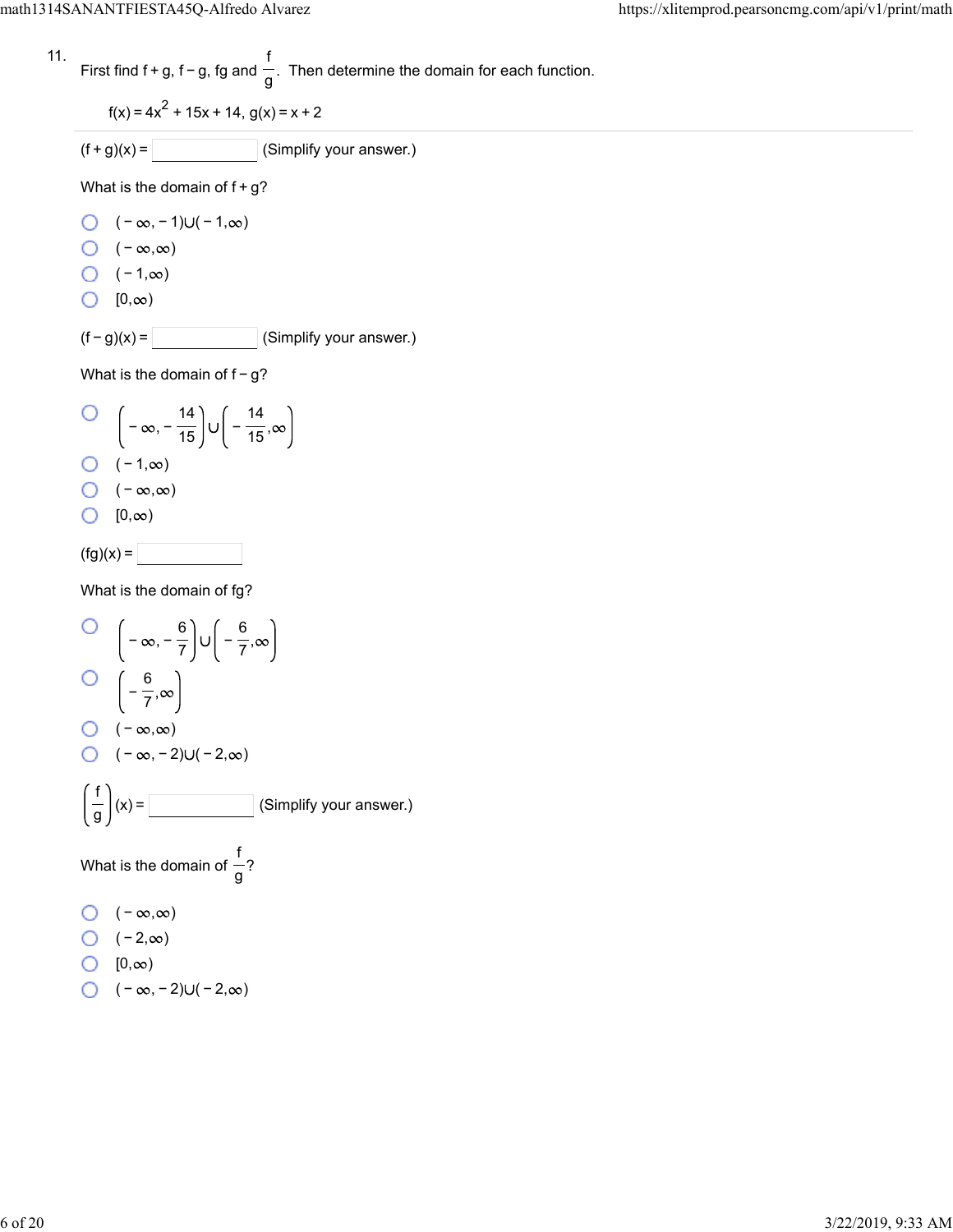Answers 
$$
4x^2 + 16x + 16
$$
  
\n $(-\infty, \infty)$   
\n $4x^2 + 14x + 12$   
\n $(-\infty, \infty)$   
\n $4x^3 + 23x^2 + 44x + 28$   
\n $(-\infty, \infty)$   
\n $4x + 7$ 

 $(-\infty, -2) \cup (-2, \infty)$ 

12. For  $f(x) = 1 - x$  and  $g(x) = 4x^2 + x + 2$ , find the following functions.



13. Find the distance between the pair of points.

|  | $(4,6)$ and $(10,14)$ |
|--|-----------------------|
|  |                       |

|     | The distance between the points is<br>units.                    |
|-----|-----------------------------------------------------------------|
|     | (Round to two decimal places as needed.)                        |
|     | Answer: 10                                                      |
| 14. | Find the midpoint of the line segment with the given endpoints. |
|     | $(2,8)$ and $(6,4)$                                             |
|     | The midpoint of the segment is                                  |
|     | (Type an ordered pair.)                                         |
|     | Answer: (4,6)                                                   |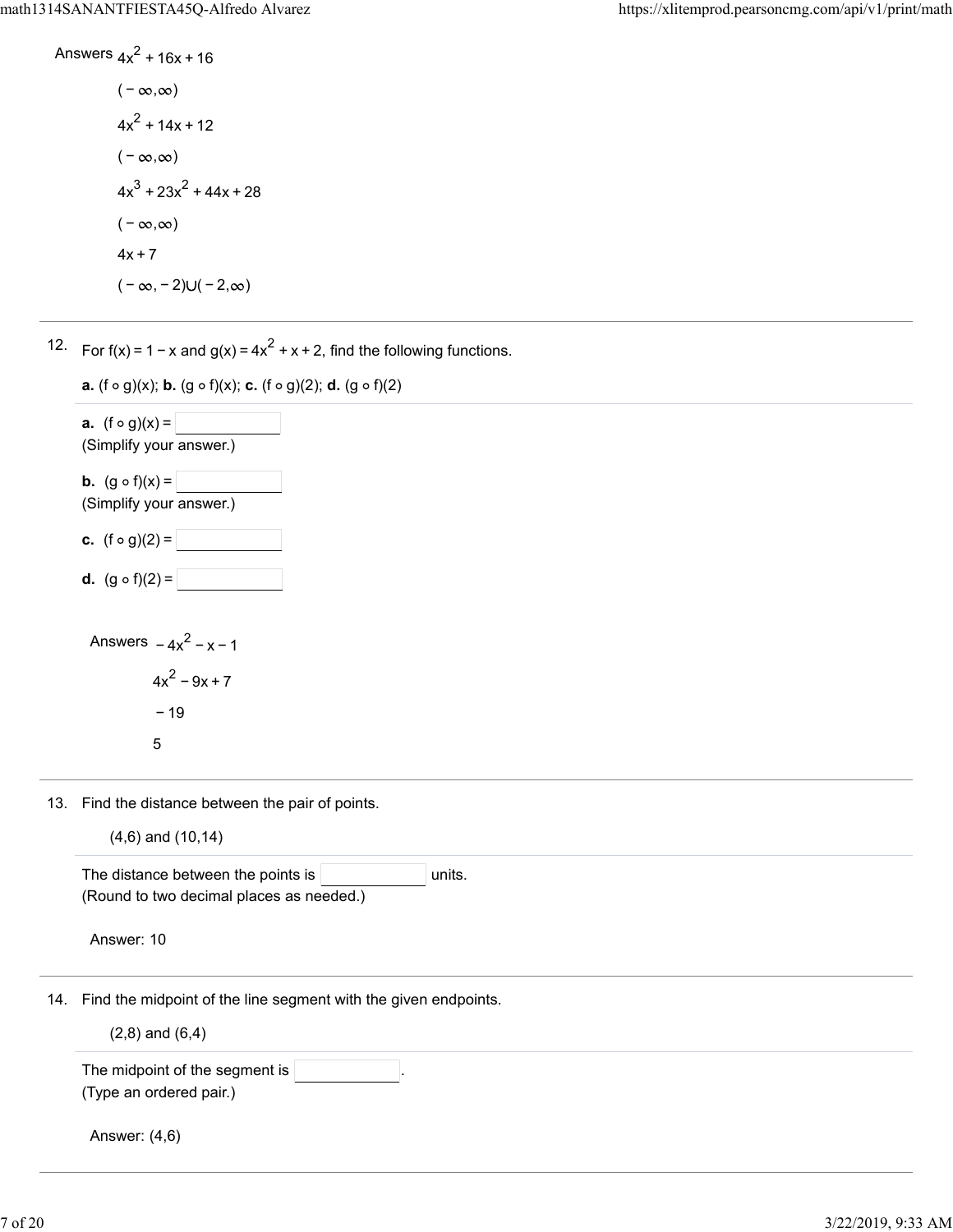Complete the square and write the equation of the circle in standard form. Then determine the center and radius of the circle to graph the equation.

$$
x^2 + y^2 + 6x + 10y + 30 = 0
$$

The equation in standard form is (Simplify your answer.)

Use the graphing tool to graph the circle.





16. In the following exercise, find the coordinates of the vertex for the parabola defined by the given quadratic function.

 $f(x) = 3x^2 + 18x + 9$ 

The vertex is . (Type an ordered pair.)

Answer: ( − 3, − 18)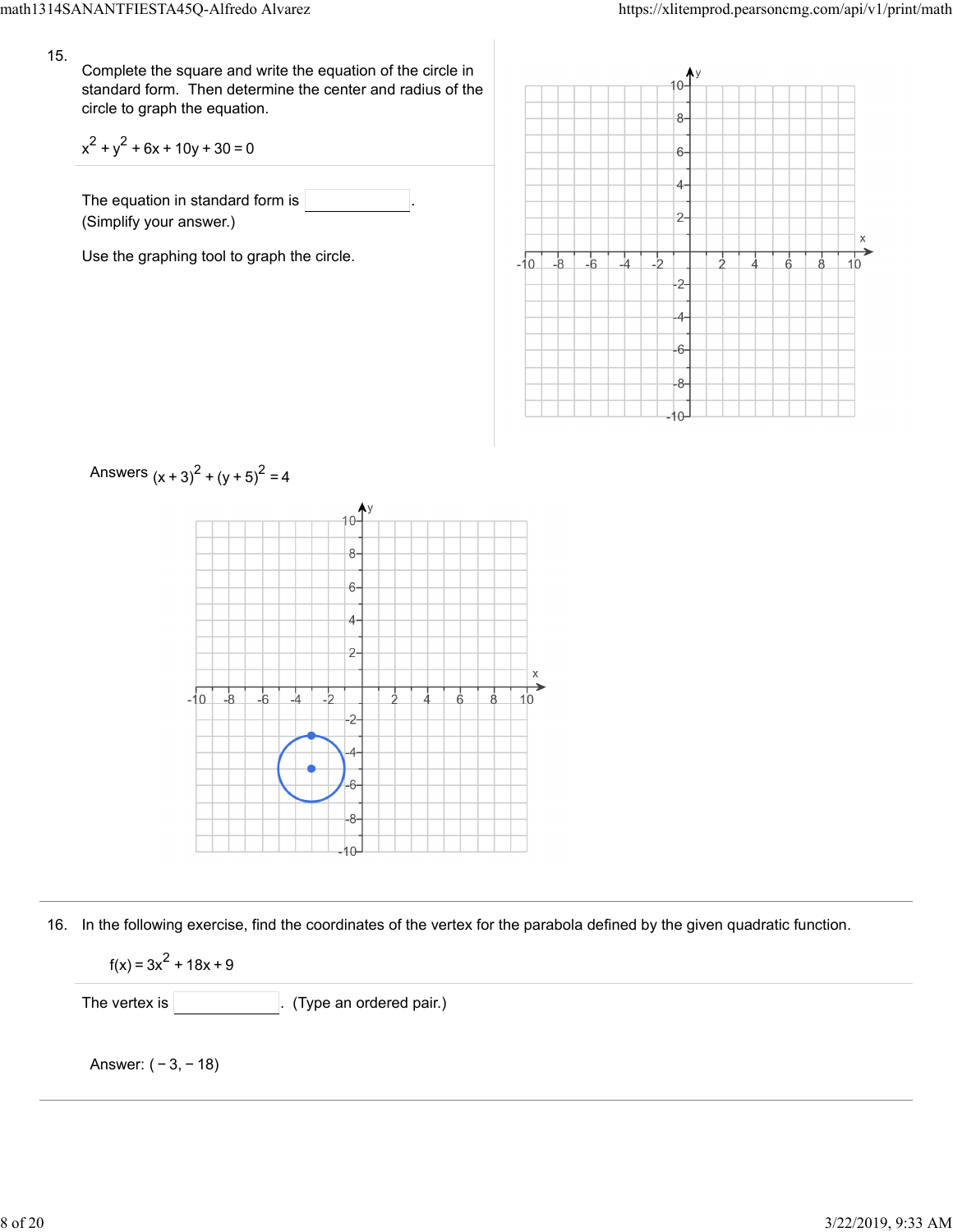Use the vertex and intercepts to sketch the graph of the quadratic function. Give the equation of the parabola's axis of symmetry. Use the graph to determine the domain and range of the function.

$$
f(x) = (x + 2)^{2} - 1
$$

Use the graphing tool to graph the function. Use the vertex and one of the intercepts when drawing the graph.







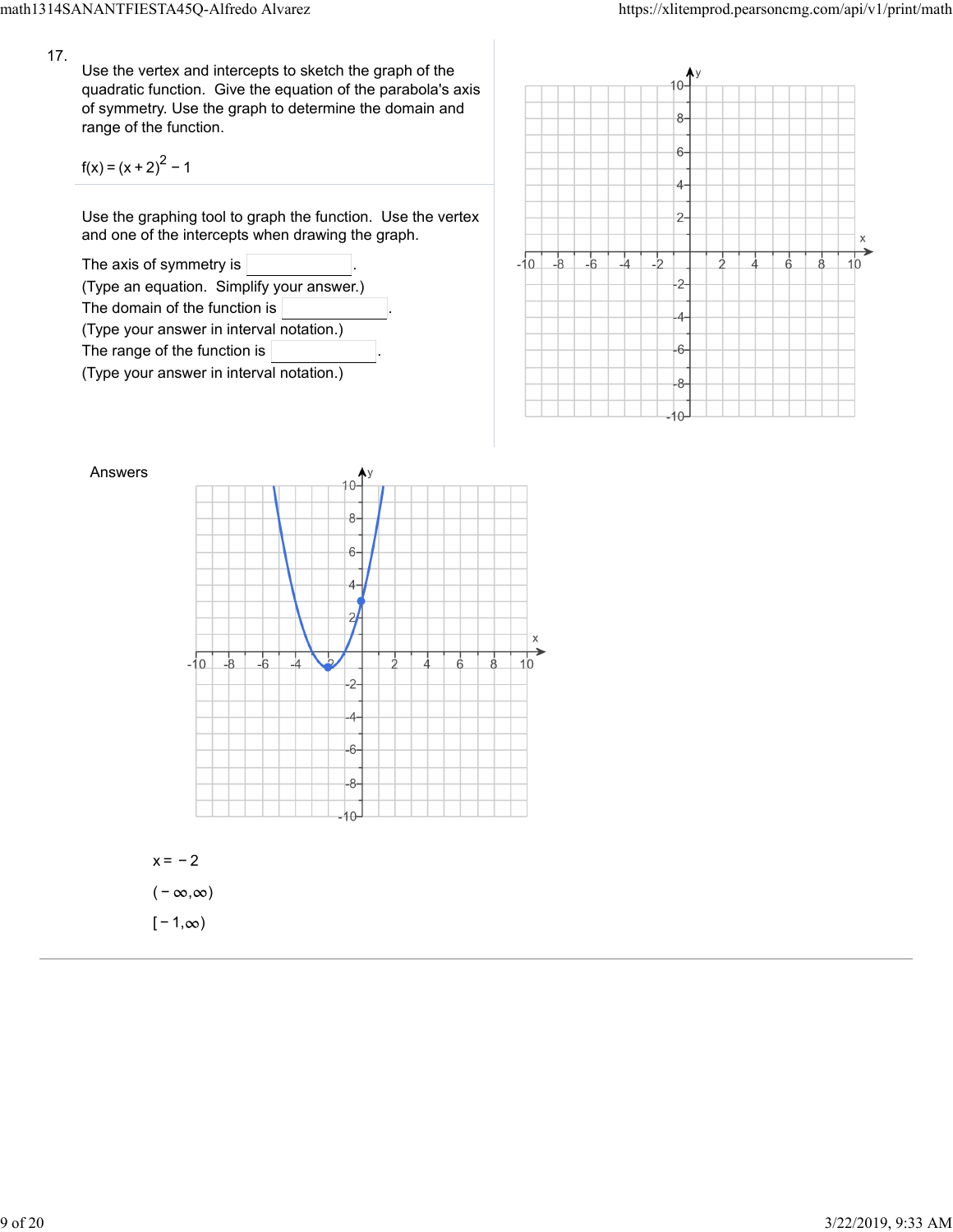Use the vertex and intercepts to sketch the graph of the quadratic function. Give the equation of the parabola's axis of symmetry. Use the graph to determine the domain and range of the function.

$$
f(x) = 4x - x^2 + 12
$$

 $(-\infty, 16]$ 

Use the graphing tool to graph the equation. Use the vertex and one of the intercepts to draw the graph.





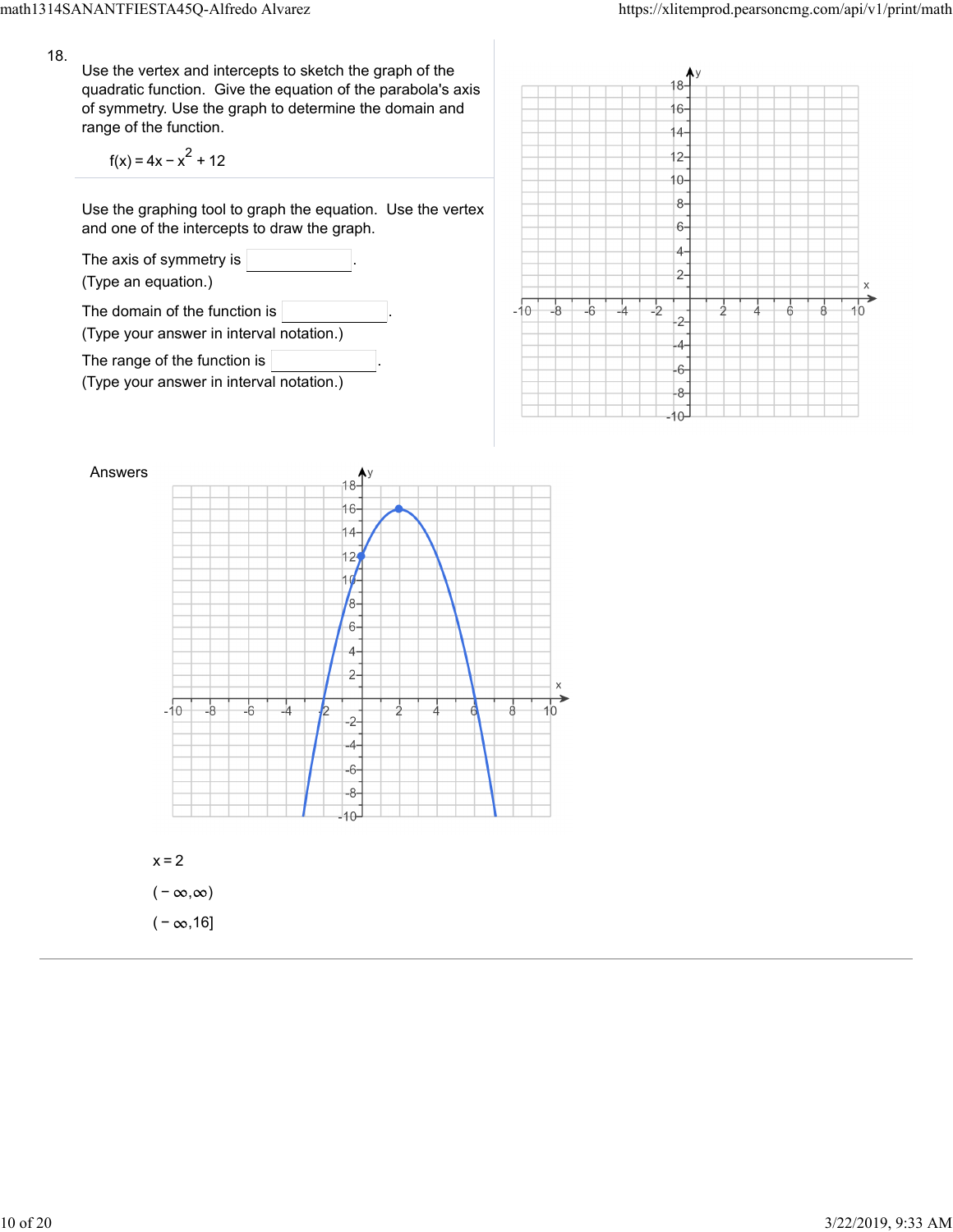- 19. Consider the function  $f(x) = -3x^2 + 6x - 1$ .
	- **a.** Determine, without graphing, whether the function has a minimum value or a maximum value.
	- **b.** Find the minimum or maximum value and determine where it occurs.
	- **c.** Identify the function's domain and its range.

|     | a. The function has a (1)<br>value.                                                                      |
|-----|----------------------------------------------------------------------------------------------------------|
|     | <b>b.</b> The minimum/maximum value is<br>It occurs at $x =$                                             |
|     | c. The domain of f is<br>. (Type your answer in interval notation.)                                      |
|     | The range of f is<br>(Type your answer in interval notation.)                                            |
|     | (1)<br>maximum<br>minimum                                                                                |
|     | Answers (1) maximum                                                                                      |
|     | $\overline{2}$                                                                                           |
|     |                                                                                                          |
|     | $(-\infty,\infty)$                                                                                       |
|     | $(-\infty,2]$                                                                                            |
| 20. | Solve the equation $x^3 - 5x^2 + 2x + 8 = 0$ given that $-1$ is a zero of $f(x) = x^3 - 5x^2 + 2x + 8$ . |

The solution set is  $\{$   $\}$ . (Use a comma to separate answers as needed.)

Answer: − 1,4,2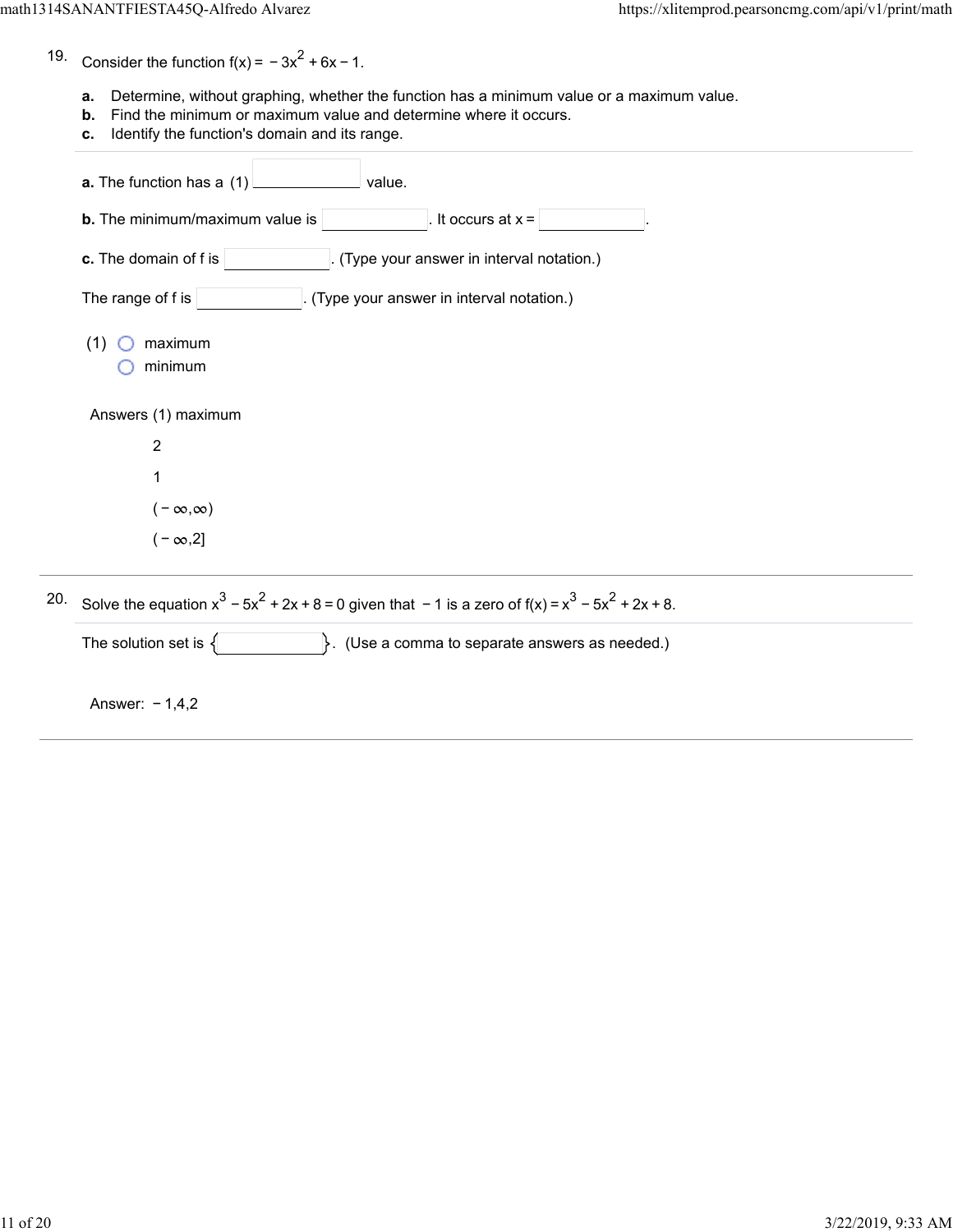21. The following function is given.

 $f(x) = 3x^{3} - 7x^{2} - 75x + 175$ 

**a.** List all rational zeros that are possible according to the Rational Zero Theorem. Choose the correct answer below.

**A.**  $\pm 1, \pm 3, \pm \frac{1}{5}, \pm \frac{3}{65}, \pm \frac{1}{25}, \pm \frac{3}{75}, \pm \frac{1}{75}, \pm \frac{3}{25}, \pm \frac{1}{25}, \pm \frac{3}{25}, \pm \frac{1}{25}$  **B.**  $\pm 1, \pm 5, \pm 10, \pm 7, \pm 35, \pm 175, \pm \frac{1}{2}, \pm \frac{5}{2}, \pm \frac{10}{2}, \pm \frac{7}{2}, \pm \frac{35}{2}, \pm \frac{10}{2}$  **C.**  $\pm 1, \pm 5, \pm 25, \pm 7, \pm 35, \pm 175, \pm \frac{1}{2}, \pm \frac{5}{2}, \pm \frac{25}{2}, \pm \frac{7}{2}, \pm \frac{35}{2}, \pm \frac{1}{2}$  **D.**  $\pm 1, \pm 3, \pm \frac{1}{5}, \pm \frac{3}{5}, \pm \frac{1}{40}, \pm \frac{3}{7}, \pm \frac{1}{7}, \pm \frac{3}{75}, \pm \frac{1}{25}, \pm \frac{3}{75}, \pm \frac{1}{75}$  

**b.** Use synthetic division to test several possible rational zeros in order to identify one actual zero.

One rational zero of the given function is . (Simplify your answer.)

**c.** Use the zero from part **(b)** to find all the zeros of the polynomial function.

The zeros of the function f(x) =  $3x^3 - 7x^2 - 75x + 175$  are  $\overline{\phantom{a}}$ (Simplify your answer. Type an integer or a fraction. Use a comma to separate answers as needed.)

Answers C.  $\pm$  1,  $\pm$  5,  $\pm$  25,  $\pm$  7,  $\pm$  35,  $\pm$  175,  $\pm$   $\frac{1}{2}$ ,  $\pm$   $\frac{1}{2}$ ,  $\pm$   $\frac{1}{2}$ ,  $\pm$   $\frac{1}{2}$ ,  $\pm$  ,5, − 5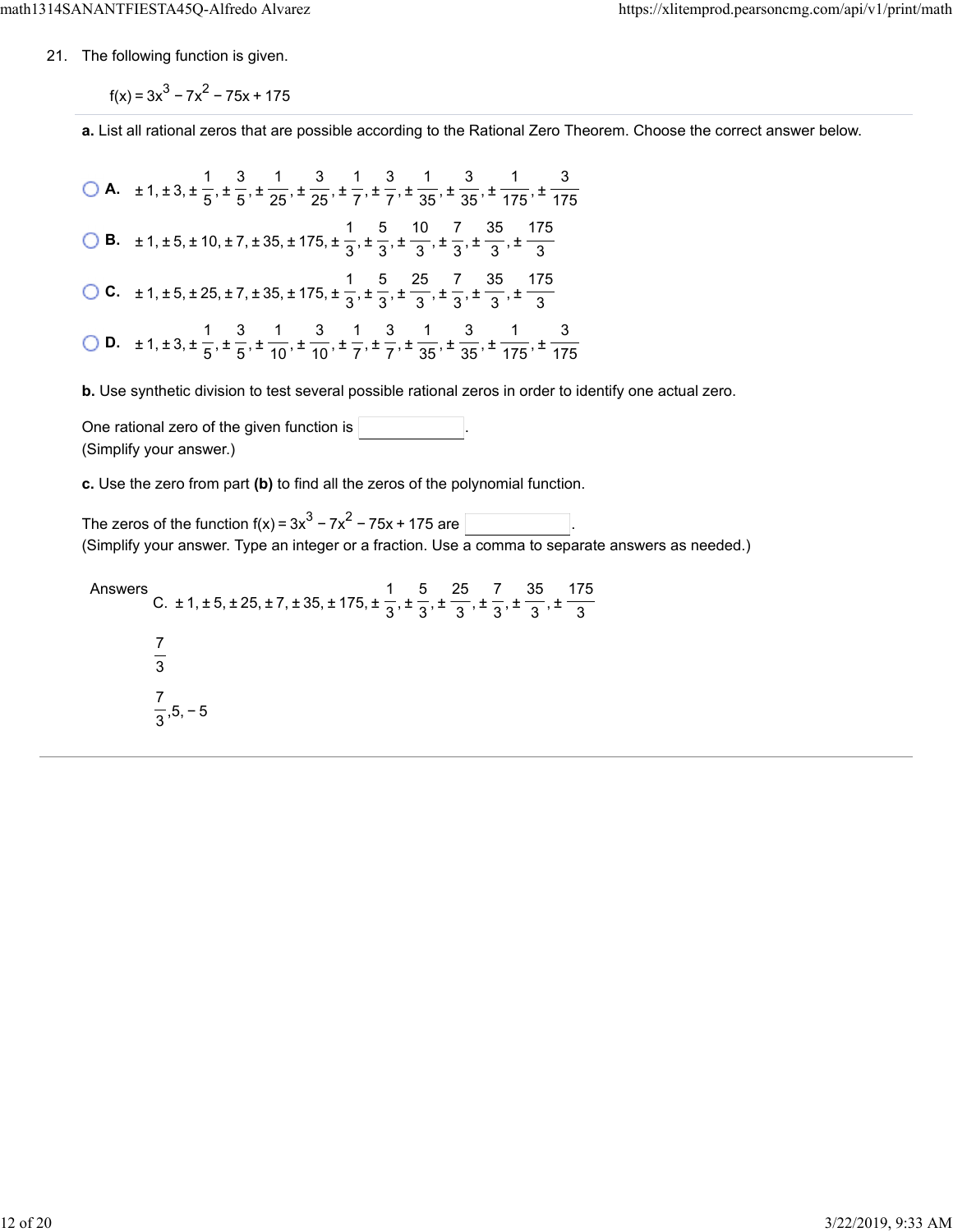- 22. An incomplete graph of the polynomial function f(x) =  $-x^3 + 4x^2 + 15x - 18$  is shown on the right.
	- **a.** Find all zeros of the function.
	- **b.** Without using a graphing utility, draw a complete graph of the function.



**a.** The zeros are (Use a comma to separate answers as needed.)

**b.** Choose the correct graph of the function below. The scale for each graph is [ − 10, 10, 1] by [ − 65, 60, 5].

![](_page_12_Figure_8.jpeg)

![](_page_12_Figure_9.jpeg)

![](_page_12_Figure_10.jpeg)

23. Fill in the blank so that the resulting statement is true.

Based on the synthetic division shown below, the equation of the slant asymptote of  $f(x) = \frac{1}{x}$  for  $\frac{1}{x}$  is \_\_\_\_\_\_\_.  $6x^2 - 3x + 4$ x−6

| 6l | 6 | - 3 | 4      |
|----|---|-----|--------|
|    |   |     | 36 198 |
|    | 6 |     | 33 202 |

Based on the synthetic division shown, the equation of the slant asymptote of  $f(x) =$  .  $\frac{1}{x}$  is . (Type an equation.)  $6x^2 - 3x + 4$ x−6

Answer:  $y = 6x + 33$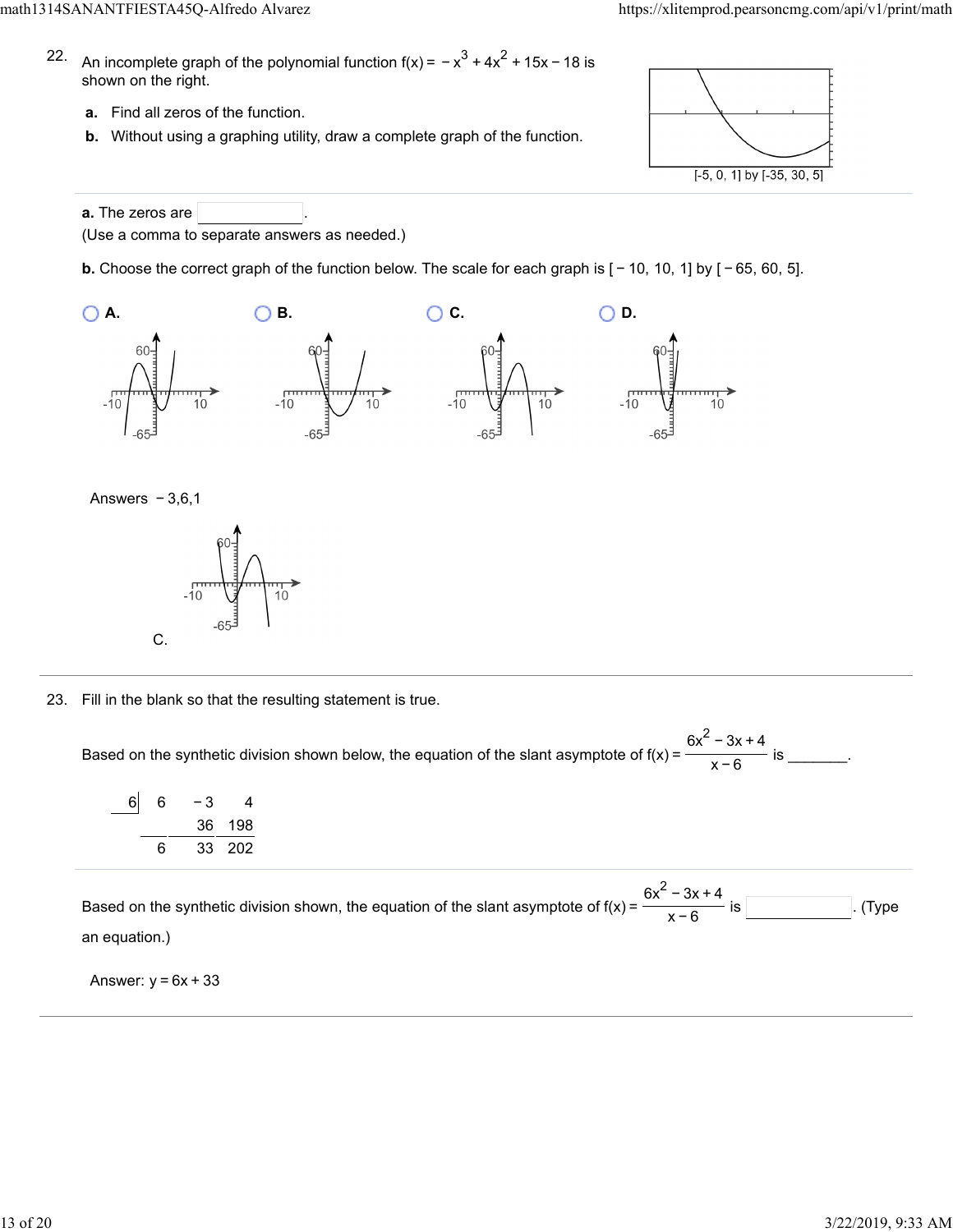24. Find the vertical asymptotes, if any, and the values of x corresponding to holes, if any, of the graph of the rational function.

$$
f(x) = \frac{x}{x+3}
$$

Select the correct choice below and, if necessary, fill in the answer box to complete your choice. (Type an equation. Use commas to separate answers as needed.)

**A.** The vertical asymptote(s) is(are) **Ca.** There are no holes.

**B.** The vertical asymptote(s) is(are) and hole(s) corresponding to

**C.** There are no vertical asymptotes but there is(are) hole(s) corresponding to .

**D.** There are no discontinuities.

.

Answer: A. The vertical asymptote(s) is(are)  $\vert x = -3 \vert$ . There are no holes.

25. Find the vertical asymptotes, if any, and the values of x corresponding to holes, if any, of the graph of the rational function.

$$
f(x) = \frac{x - 6}{x^2 - 8x + 12}
$$

Select the correct choice below and, if necessary, fill in the answer box(es) to complete your choice. (Type an integer or a fraction. Use a comma to separate answers as needed.)

| $\bigcirc$ <b>A.</b> Vertical asymptote(s) at $x =$ |  |
|-----------------------------------------------------|--|
|                                                     |  |

**B.** Vertical asymptote(s) at  $x =$  and hole(s) at  $x =$ 

**C.** Hole(s) at  $x =$ 

**D.** There are no discontinuities.

Answer: B. Vertical asymptote(s) at  $x = \begin{vmatrix} 2 & 2 \end{vmatrix}$  and hole(s) at  $x = \begin{vmatrix} 6 & 1 \end{vmatrix}$ 

26. Find the horizontal asymptote, if any, of the graph of the rational function.

$$
f(x) = \frac{14x}{2x^2 + 5}
$$

Select the correct choice below and, if necessary, fill in the answer box to complete your choice.

**A.** The horizontal asymptote is . (Type an equation.)

**B.** There is no horizontal asymptote.

Answer: A. The horizontal asymptote is  $\vert$   $\vert$  **y** = 0  $\vert$  (Type an equation.)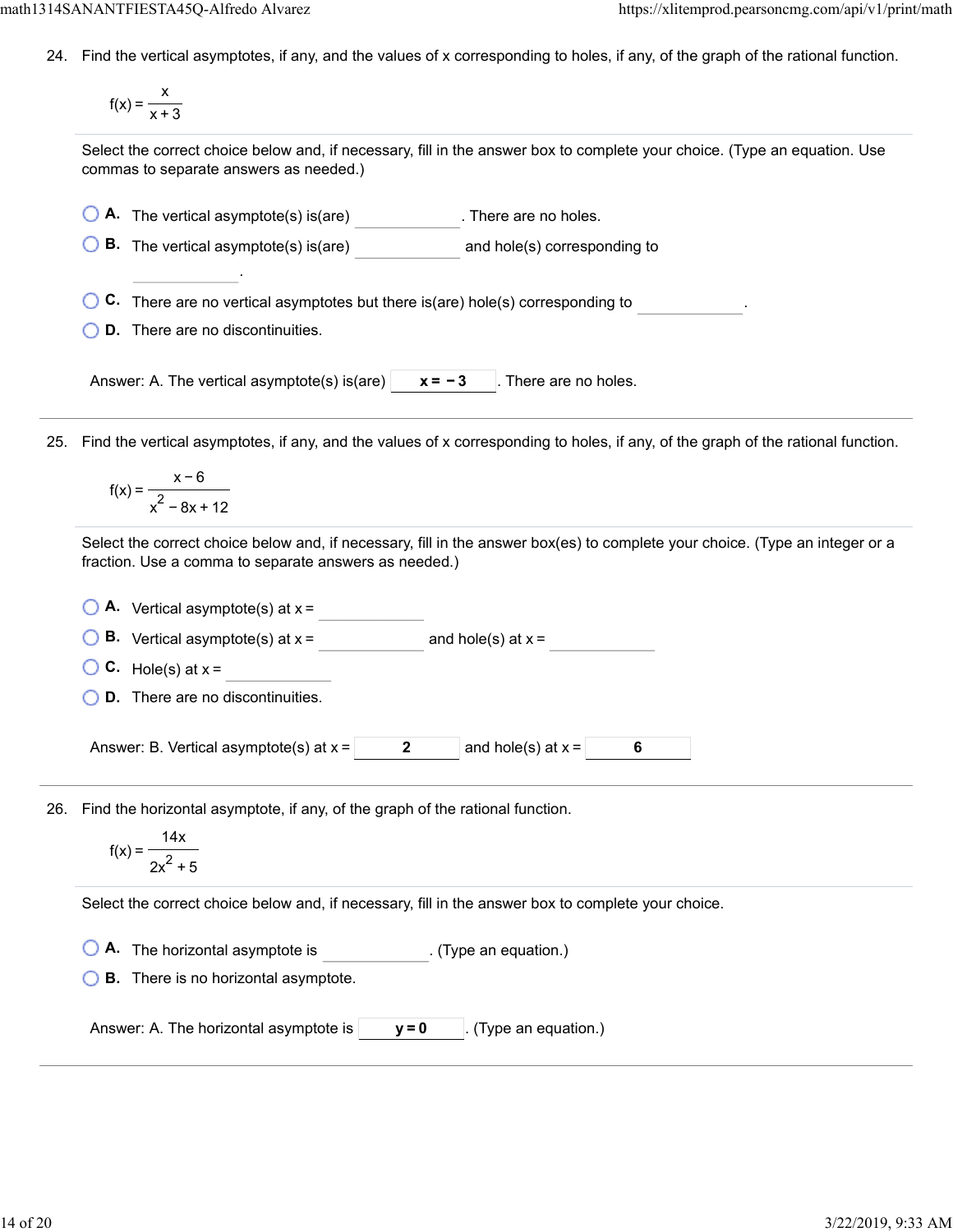27. Find the horizontal asymptote, if any, of the graph of the rational function.

$$
g(x) = \frac{14x^2}{7x^2 + 3}
$$

Select the correct choice below and, if necessary, fill in the answer box to complete your choice.

**A.** The horizontal asymptote is . (Type an equation.)

**B.** There is no horizontal asymptote.

Answer: A. The horizontal asymptote is  $\vert$   $\vert$  **y** = 2  $\vert$  (Type an equation.)

28. Find the domain of the logarithmic function.

 $f(x) = log (8 - x)$ 

The domain of  $f(x) = \log (8 - x)$  is (Type your answer in interval notation.)

Answer:  $(-\infty, 8)$ 

29. Use properties of logarithms to expand the logarithmic expression as much as possible. Evaluate logarithmic expressions without using a calculator if possible.

![](_page_14_Figure_13.jpeg)

Answer: 2 **log** <sub>b</sub> x + **log** <sub>b</sub> y − 6 **log** <sub>b</sub> z

30. Use properties of logarithms to expand the logarithmic expression as much as possible. Evaluate logarithmic expressions without using a calculator if possible.

![](_page_14_Figure_16.jpeg)

Answer: 6 **ln**  $x + \frac{1}{2}$  **ln**  $(x^2 + 2) - 7$  **ln**  $(x + 2)$ 1 2 2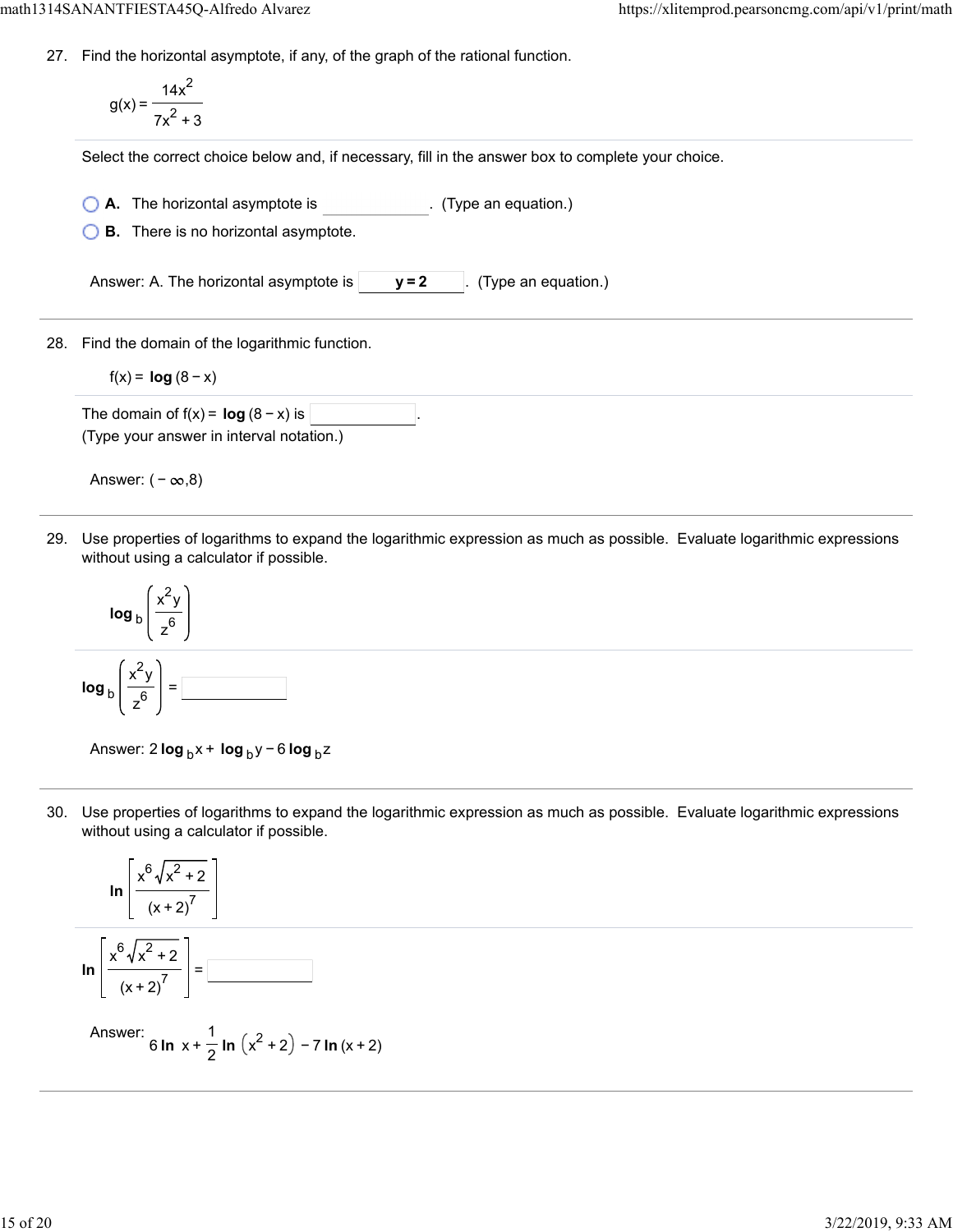31. Solve the following exponential equation by expressing each side as a power of the same base and then equating exponents.

| $9^{x+5}$ = 243 <sup>x-4</sup>                                                                                                                                                                                                 |
|--------------------------------------------------------------------------------------------------------------------------------------------------------------------------------------------------------------------------------|
| The solution set is $\{$<br>₿.                                                                                                                                                                                                 |
| Answer: 10                                                                                                                                                                                                                     |
| 32. Solve the following exponential equation by taking the natural logarithm on both sides. Express the solution in terms of<br>natural logarithms. Then, use a calculator to obtain a decimal approximation for the solution. |
| $4e^{7x} = 1840$                                                                                                                                                                                                               |
| What is the solution in terms of natural logarithms?                                                                                                                                                                           |
| The solution set is $\{$                                                                                                                                                                                                       |
| (Use a comma to separate answers as needed. Simplify your answer. Use integers or fractions for any numbers in the<br>expression.)                                                                                             |
| What is the decimal approximation for the solution?                                                                                                                                                                            |
| The solution set is $\{$<br>(Use a comma to separate answers as needed. Round to two decimal places as needed.)                                                                                                                |
| Answers In 460                                                                                                                                                                                                                 |
| 0.88                                                                                                                                                                                                                           |
| 33. Solve the exponential equation. Express the solution in terms of natural logarithms. Then use a calculator to obtain a<br>decimal approximation for the solution.                                                          |
| $9^{(x-1)} = 250$                                                                                                                                                                                                              |
| What is the solution in terms of natural logarithms?                                                                                                                                                                           |
| The solution set is                                                                                                                                                                                                            |
| (Use a comma to separate answers as needed. Simplify your answer. Use integers or fractions for any numbers in the<br>expression.)                                                                                             |
| What is the decimal approximation for the solution?                                                                                                                                                                            |
| The solution set is $\{$<br>(Use a comma to separate answers as needed. Round to two decimal places as needed.)                                                                                                                |
| Answers In 250<br>In <sub>9</sub>                                                                                                                                                                                              |
| 3.51                                                                                                                                                                                                                           |
|                                                                                                                                                                                                                                |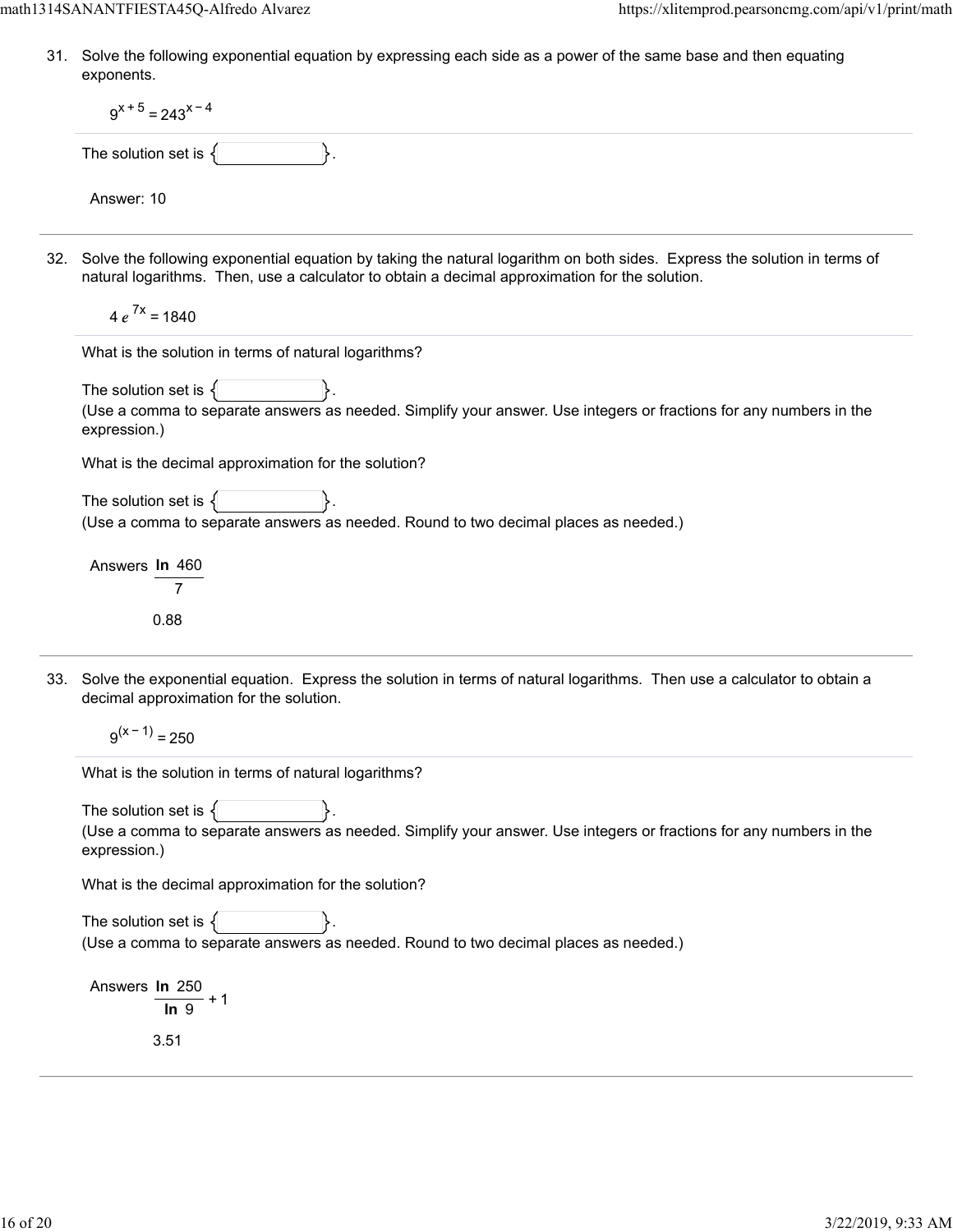34. Solve the following logarithmic equation. Be sure to reject any value of x that is not in the domain of the original logarithmic expression. Give the exact answer.

|                                    | $log_2(x + 21) = 4$                                                                                                                                                                              |  |  |  |  |
|------------------------------------|--------------------------------------------------------------------------------------------------------------------------------------------------------------------------------------------------|--|--|--|--|
|                                    | Select the correct choice below and, if necessary, fill in the answer box to complete your choice.                                                                                               |  |  |  |  |
|                                    | <b>A.</b> The solution set is $\{$<br>$\}$ . (Type an integer or a simplified fraction.)<br><b>B.</b> There is no solution.                                                                      |  |  |  |  |
|                                    | $-5$<br>$\}$ . (Type an integer or a simplified fraction.)<br>Answer: A. The solution set is $\{$                                                                                                |  |  |  |  |
| 35.                                | Solve the logarithmic equation. Be sure to reject any value of x that is not in the domain of the original logarithmic<br>expressions. Give an exact answer.<br>$\log_6 x + \log_6 (5x - 1) = 1$ |  |  |  |  |
|                                    | Select the correct choice below and, if necessary, fill in the answer box to complete your choice.                                                                                               |  |  |  |  |
|                                    | <b>A.</b> The solution set is $\{$ $\}$ . (Type an exact answer in simplified form.)<br><b>B.</b> There is no solution.                                                                          |  |  |  |  |
|                                    | $\frac{6}{5}$<br>$\left\vert \rule{0pt}{10pt}\right\vert$ . (Type an exact answer in simplified form.)<br>Answer: A. The solution set is {                                                       |  |  |  |  |
| 36.                                | Solve the logarithmic equation. Be sure to reject any value of x that is not in the domain of the original logarithmic<br>expressions. Give the exact answer.                                    |  |  |  |  |
| $\log_4(x+2)$ + $\log_4(x+62)$ = 4 |                                                                                                                                                                                                  |  |  |  |  |
|                                    | Select the correct choice below and, if necessary, fill in the answer box to complete your choice.                                                                                               |  |  |  |  |
|                                    | $\bigcirc$ <b>A</b> . The solution set is $\{$<br>(Simplify your answer. Use a comma to separate answers as needed.)<br><b>B.</b> There is no solution.                                          |  |  |  |  |
|                                    | Answer: A. The solution set is $\{$<br>$\mathbf{2}$<br>(Simplify your answer. Use a comma to separate answers as needed.)                                                                        |  |  |  |  |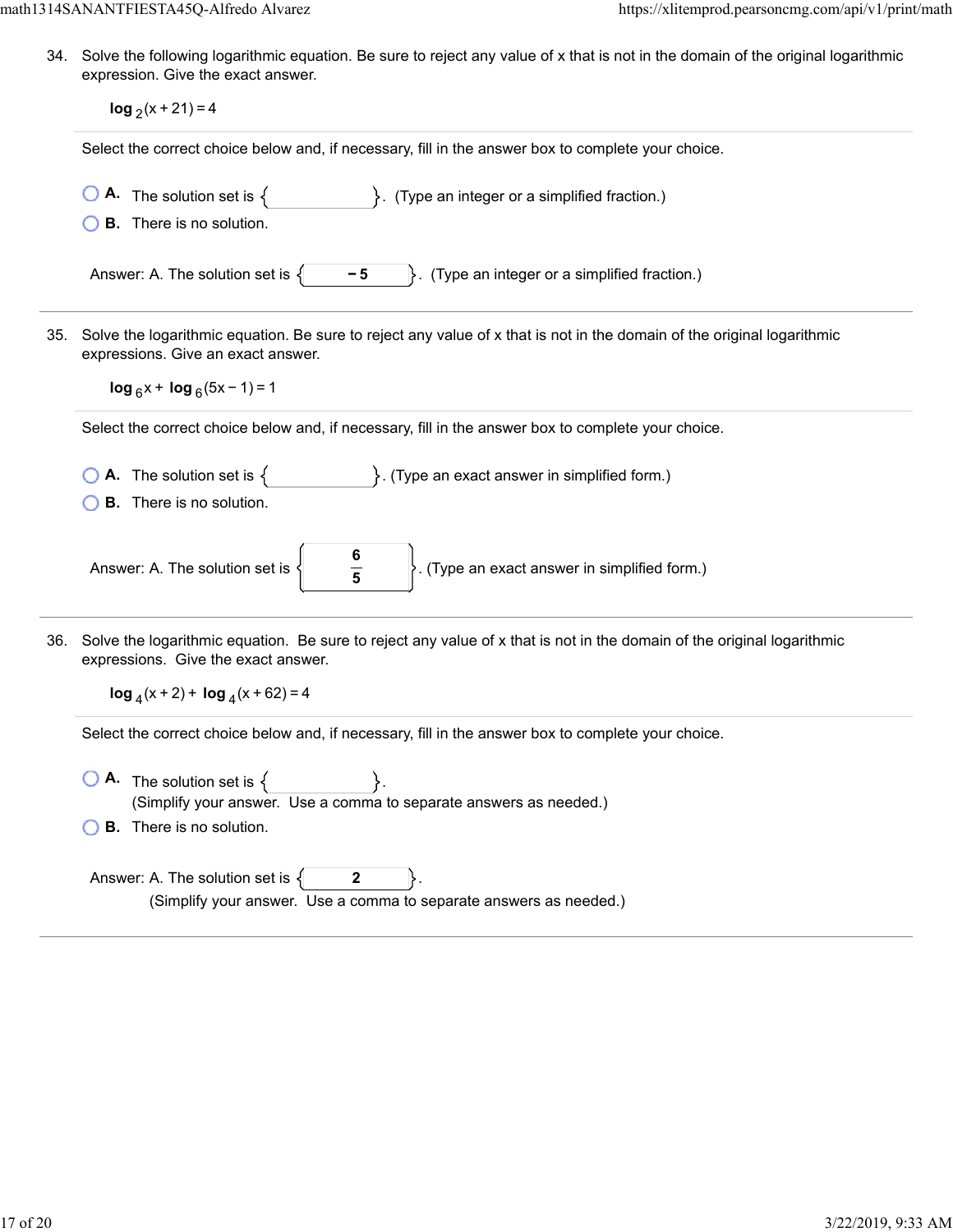37. Solve the logarithmic equation. Be sure to reject any value of x that is not in the domain of the original logarithmic expressions. Give the exact answer.

**log**  $_5$ (x + 19) − **log**  $_5$ (x − 5) = 2

Select the correct choice below and, if necessary, fill in the answer box to complete your choice.

| $\bigcirc$ A. The solution set is $\{$     |                                                                    |
|--------------------------------------------|--------------------------------------------------------------------|
|                                            | (Simplify your answer. Use a comma to separate answers as needed.) |
| $\bigcirc$ <b>B.</b> There is no solution. |                                                                    |

Answer: A. The solution set is  $\{ \}$  6 (Simplify your answer. Use a comma to separate answers as needed.)

38. Solve the logarithmic equation. Be sure to reject any value of x that is not in the domain of the original logarithmic expressions. Give the exact answer.

**log** x + **log** (x − 6) = **log** 27

Select the correct choice below and, if necessary, fill in the answer box to complete your choice.

- $\bigcirc$  **A.** The solution set is  $\{ \}$ . (Simplify your answer. Use a comma to separate answers as needed.)
- **B.** There is no solution.

Answer: A. The solution set is  $\{$ **9** (Simplify your answer. Use a comma to separate answers as needed.)

39. Complete the table for a savings account subject to 2 compoundings yearly.

$$
\left[A = P\left(1 + \frac{r}{n}\right)^{nt}\right]
$$

| Amounted        | Number of                  | <b>Annual Interest</b> | <b>Accumulated</b> | Time t    |
|-----------------|----------------------------|------------------------|--------------------|-----------|
| <b>Invested</b> | <b>Compounding Periods</b> | <b>IRate</b>           | <b>Amount</b>      | lin Years |
| \$14.500        | c                          | 4.75%                  | \$22,000           |           |

Let A represent the accumulated amount, P the amount invested, n the number of compounding periods, r the annual interest rate, and t the time. Find the time, t.

 $t =$  | years

(Do not round until the final answer. Then round to one decimal place as needed.)

Answer: 8.9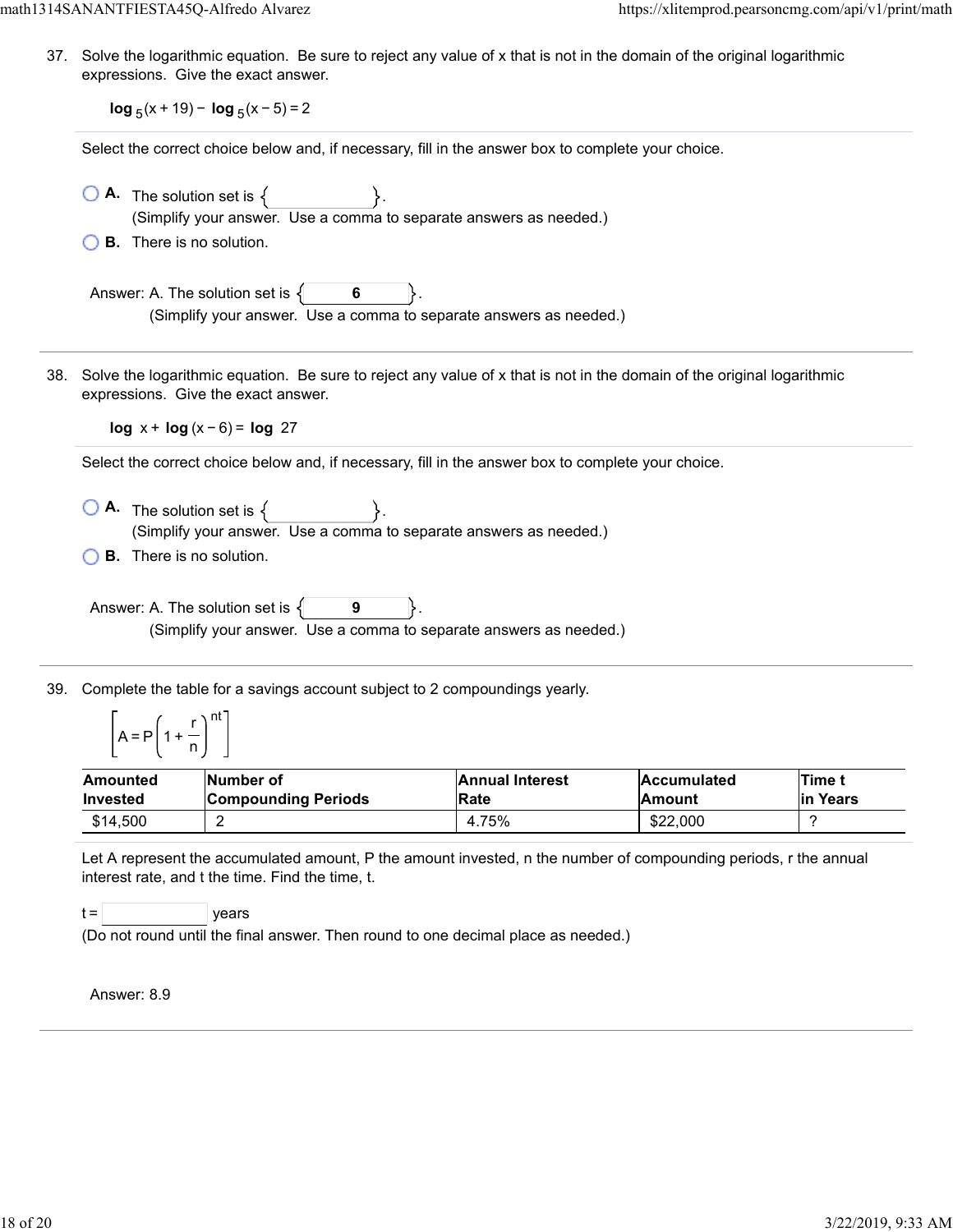40. Complete the table for a savings account subject to continuous compounding.

 $(A = Pe^{rt})$ 

| <b>Amount Invested</b> | <b>IAnnual Interest Rate</b> | <b>Accumulated Amount</b> | Time t in vears |
|------------------------|------------------------------|---------------------------|-----------------|
| \$6000                 | 8%                           | \$12,000                  |                 |

Let A represent the accumulated amount, P the amount invested, r the annual interest rate, and t the time. Find the time, t.

 $t \approx$  years

(Round to one decimal place as needed.)

Answer: 8.7

41. Prehistoric cave paintings were discovered in a cave in France. The paint contained 22% of the original carbon-14. Use the exponential decay model for carbon-14, A=A<sub>0</sub>  $e^{\,-\,0.000121t}$ , to estimate the age of the paintings.

| The paintings are approximately |  | years old. (Round to the nearest integer.) |
|---------------------------------|--|--------------------------------------------|
|                                 |  |                                            |

Answer: 12,513

42. Solve the given system of equations.

 $x + y + 3z = 9$  $x + y + 6z = 18$  $x + 5y + 4z = 8$ 

Select the correct choice below and fill in any answer boxes within your choice.

| $\bigcirc$ A. There is one solution. The solution set is       | $\}$ . (Simplify your answers.)    |
|----------------------------------------------------------------|------------------------------------|
| $\bigcirc$ <b>B</b> . There are infinitely many solutions.     |                                    |
| $\bigcirc$ C. There is no solution.                            |                                    |
| Answer: A.                                                     |                                    |
| There is one solution. The solution set is $\{()$<br>answers.) | 3<br>$\}$ . (Simplify your<br>$-1$ |